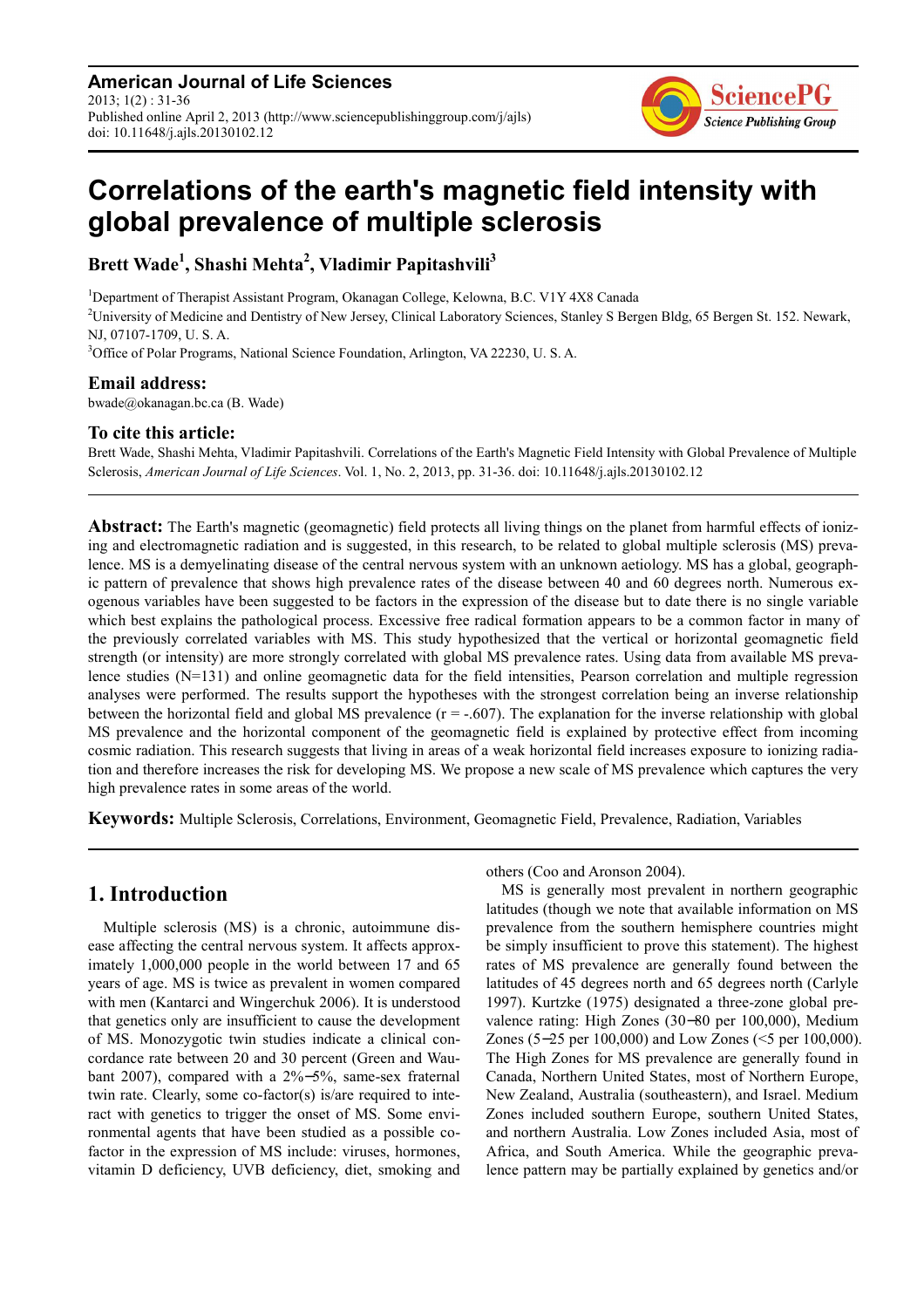some of the aforementioned variables, this research shows that the strength of the earth's magnetic field (geomagnetic) can be a possible variable to be considered in the development of MS.

The geomagnetic field, which shields us from most of the ionizing radiation coming from the Sun and space, is mathematically resolved into two strength components: horizontal (H) and vertical (Z) of the total geomagnetic field (F) strength (Figure 1). The field directs radiation according to latitude, longitude and altitude with the majority of radiation penetrating down to the Earth's surface in the northern and southern hemispheres at high altitudes. It can generally be concluded that the total field intensity (F) and vertical field (Z) is greatest towards the poles and weakest around the equators. The horizontal field (H) generally displays the opposite arrangement with the greatest strength being equatorial and weakening towards the poles. While the geomagnetic field can deflect charged particles coming from the Sun, the majority of the high-energy cosmic rays (CR) easily pass through the geomagnetic field resulting in secondary particles – mainly neutrons (Campbell 2003).



*Figure 1. Geomagnetic Vector Fields.* 

*From: http://www.bcmt.fr/data\_plot.php* 

Most research which has examined the relationship between the geomagnetic field and disease has focused on the horizontal field – either relating disease to fluctuations on the field (Kp index) (O'Connor and Persinger 1997; Breus, Pimenov et al. 2002; Takeda, Yanagie et al. 2003; Dimitrova, Stoilova et al. 2004; Stoupel, Kalediene et al. 2005; Berk, Dodd et al. 2006; Dimitrova, Stoilova et al. 2006; Stoupel 2006; Stoupel, Monselise et al. 2007) or the strength of the quasi-static field (Wesley 1960; Archer, Stoupel et al. 1978; Archer 1979). Barlow (1960) suggested that the global MS prevalence may be related to geophysical or cosmophysical factors. Resch (1995) found that a significant correlation  $(r = 0.8)$  exists between geomagnetic latitude and global MS prevalence. Resch used 82 prevalence studies to determine his correlations. This research takes advantage of a larger and more recent repository of MS prevalence studies to examine for correlations between the vertical and horizontal fields and global MS prevalence.

#### **2. Materials and Methods**

Our literature review examined all available global MS prevalence data. We selected prevalence studies which used the latest diagnostic criteria; namely McDonald (most recent) or Poser diagnostic criteria. In many cases, the diagnostic criteria were not known or older criteria were used that did not use MRI or CT scan technology as confirmation of the diagnosis. The total number of prevalence studies selected was 131. In some cases the studies represented a sample from a specific area in a country where a latitude and longitude could be established. In other cases, some prevalence data represented a region or country. When this was the case, a centre-point, latitude and longitude was selected for the area.

The geomagnetic intensities (horizontal and vertical geomagnetic field intensities) were acquired from the National Oceanic and Atmospheric Administration (NOAA), National Geophysical Data Center Web site using the data set's latitude and longitude. From this site, we used the World Magnetic Model Geomagnetic Calculator (World Magnetic Model - Geomagnetic Online Calculator n.d.). Traditional statistics performing a Pearson correlation and regression analysis was done to determine the degree of relationship between the two independent variables: horizontal (H), and vertical (Z) field strength and the dependent variable (MS prevalence).

#### **3. Results**

Using available MS prevalence data, the prevalence rates for each area (latitude and longitude of study location) were correlated with the horizontal and vertical intensities for the respective area. Table 1 shows the results of the Pearson correlations using SPSS v. 19. While both independent variables are shown to be significantly correlated with MS prevalence, the horizontal field is most strongly correlated,  $r = -.607$ ,  $p < .01$ . Multiple regression analysis was used to test if the strength of the horizontal field and vertical field significantly predicted MS prevalence rates. The results of the regression indicated that the two variables explained 67.4% of the variance  $(R^2 = .45, F(2,128) = 53.18, p < 0.01)$ . It was found that the horizontal field significantly predicted MS prevalence ( $\beta$ = -.509, p<.001), as did the vertical field  $(\beta = .308, \, p \le 0.001)$ .

In addition to the traditional statistics shown in Table 1, we used Arc GIS 9.3.1 to visually map the locations of the 131 geocases (Figure 2). Arc GIS 9.3.1 calculated five prevalence zone divisions for all the geocases. Table 2 shows these five prevalence zones, the average horizontal and vertical intensities and the countries from which the data was taken. It is clear when viewing this table that the countries with the highest prevalence rates have the lowest average horizontal geomagnetic field intensity and the reverse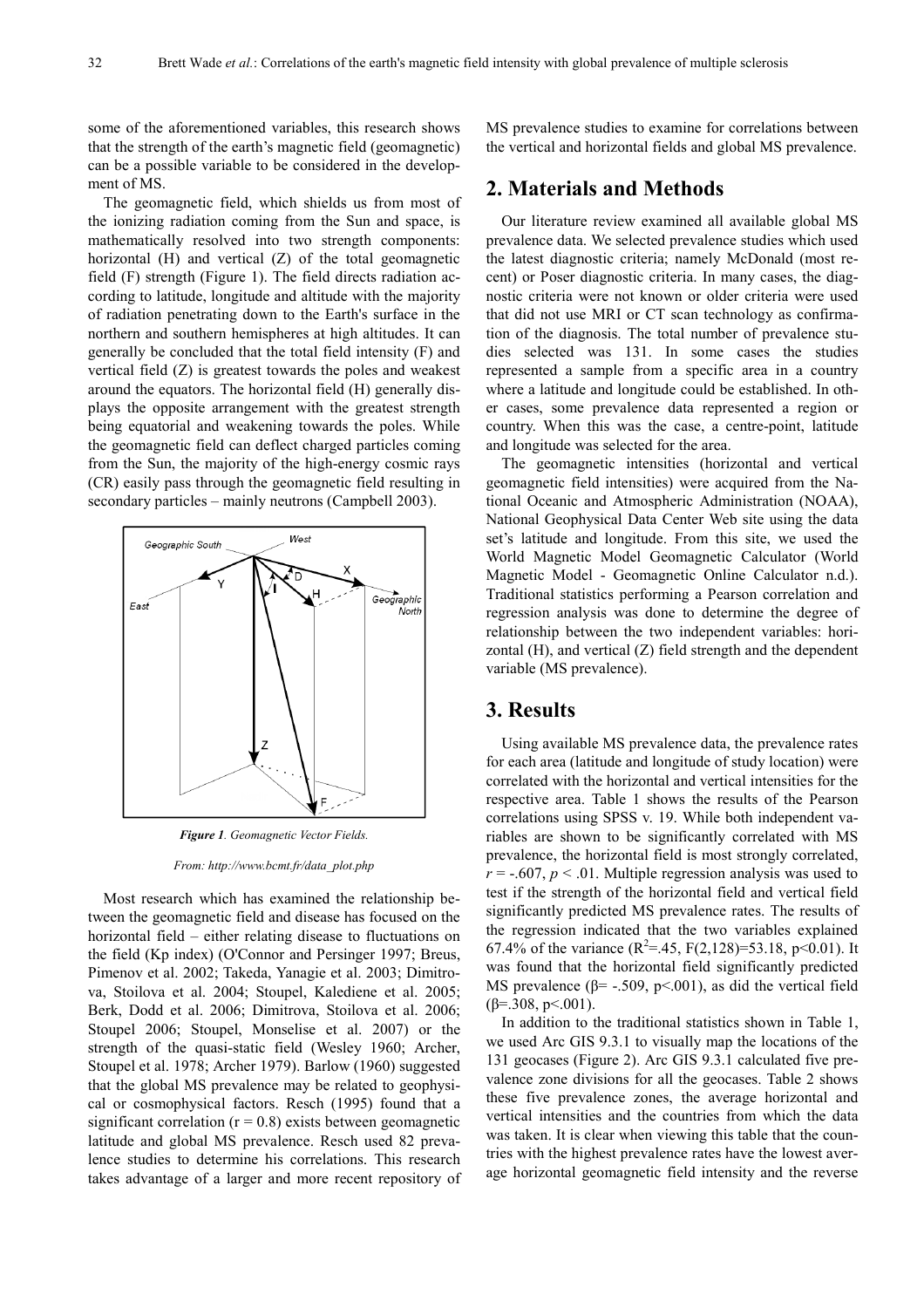is true for the vertical field intensity. It is notable in Table 2 that nearly all the countries that are classified as *Medium*,

*High*, or *Very High* are between 40 and 60 degrees north latitude.

|                                   |                     | <b>MS Prevalence(per 100,000)</b> | Horizontal field(H) | Vertical field(Z) |
|-----------------------------------|---------------------|-----------------------------------|---------------------|-------------------|
| MS Prevalence<br>(per $100,000$ ) | Pearson Correlation | $\mathbf{1}$                      | $-.607**$           | $.470**$          |
|                                   | Sig. (1-tailed)     |                                   | .000                | .000              |
|                                   | ${\bf N}$           | 131                               | 131                 | 131               |
| Horizontal field<br>(H)           | Pearson Correlation | $-.607**$                         | $\mathbf{1}$        | $-.319$ **        |
|                                   | Sig. (1-tailed)     | .000                              |                     | .000              |
|                                   | ${\bf N}$           | 131                               | 131                 | 131               |
| Vertical field (Z)                | Pearson Correlation | $.470**$                          | $-.319$ **          | $\mathbf{1}$      |
|                                   | Sig. (1-tailed)     | .000                              | .000                |                   |
|                                   | $\mathbf N$         | 131                               | 131                 | 131               |
| Total field<br>(F)                | Pearson Correlation | $.499**$                          | $-.332**$           | $.426**$          |
|                                   | $Sig.$ (1-tailed)   | .000                              | .000                | .000              |
|                                   | $\mathbf N$         | 131                               | 131                 | 131               |

*Table 1. Correlations for the Geomagnetic Field Variables and Multiple Sclerosis (N= 131).* 

*\*\*. Correlation is significant at the 0.01 level (1-tailed).*

*Table 2. Proposed Global MS Prevalence Scale and Geomagnetic Intensities.* 

| <b>Class</b> | Prev. Rate | Vertical field $(nT)^*$ | Horizontal field $(nT)^*$ | Countries                                                                                                                                                                                                                                                                                                              |
|--------------|------------|-------------------------|---------------------------|------------------------------------------------------------------------------------------------------------------------------------------------------------------------------------------------------------------------------------------------------------------------------------------------------------------------|
| Very High    | 170-350    | 49,665                  | 16,505                    | Canada, Sweden (Varmland), Finland (Seinäjoki and Vaasa),<br>Scotland,<br>most of Ireland                                                                                                                                                                                                                              |
| High         | 70-170     | 44,435                  | 20,118                    | Most of United States, Norway, Sweden (Västerbotten),<br>Denmark, Finland (Uusimaa), Iceland, England, Ireland<br>(Wexford), Germany, Austria,<br>Switzerland, Belgium, Italy, Turkey, Slovenia, Croatia,<br>Czech Republic,<br>Luxembourg, Netherlands                                                                |
| Medium       | 38-70      | 43,028                  | 22,999                    | Southern United States, Russia, most Australia, New Zealand<br>(south),<br>Faroe Islands, Poland, Estonia, Spain, Greece, Hungary,<br>Serbia and Montenegro, Bulgaria, Belarus, Israel, Latvia,<br>Lithuania, Moldova, Portugal, Ukraine                                                                               |
| Low          | 13-38      | 32,176                  | 26,608                    | Australia (Queensland), New Zealand (north), Kazakhstan,<br>Romania, India, Jordan, Saudi Arabia, Martinique, Argentina,<br>South Africa, Brazil, Bahrain, Barbados, Lebanon, Malta,<br>Morocco, Slovakia, Tunisia, United Arab Emirates                                                                               |
| Very Low     | $0-13$     | 21,754                  | 31,294                    | Japan, Mexico, China, Taiwan, Malaysia, Thailand, Kuwait,<br>Panama, Colombia, Afghanistan, Algeria, Bahrain, Came-<br>roon, Chile, Costa Rica, Cuba, Ecuador, Guatemala, Guinea,<br>Honduras, Iraq, Malawi, Mongolia, Nicaragua, Nigeria, Pa-<br>raguay, Peru, Qatar, Republic of Korea, Singapore, Benin,<br>Senegal |

*\* mean values for nanotesla*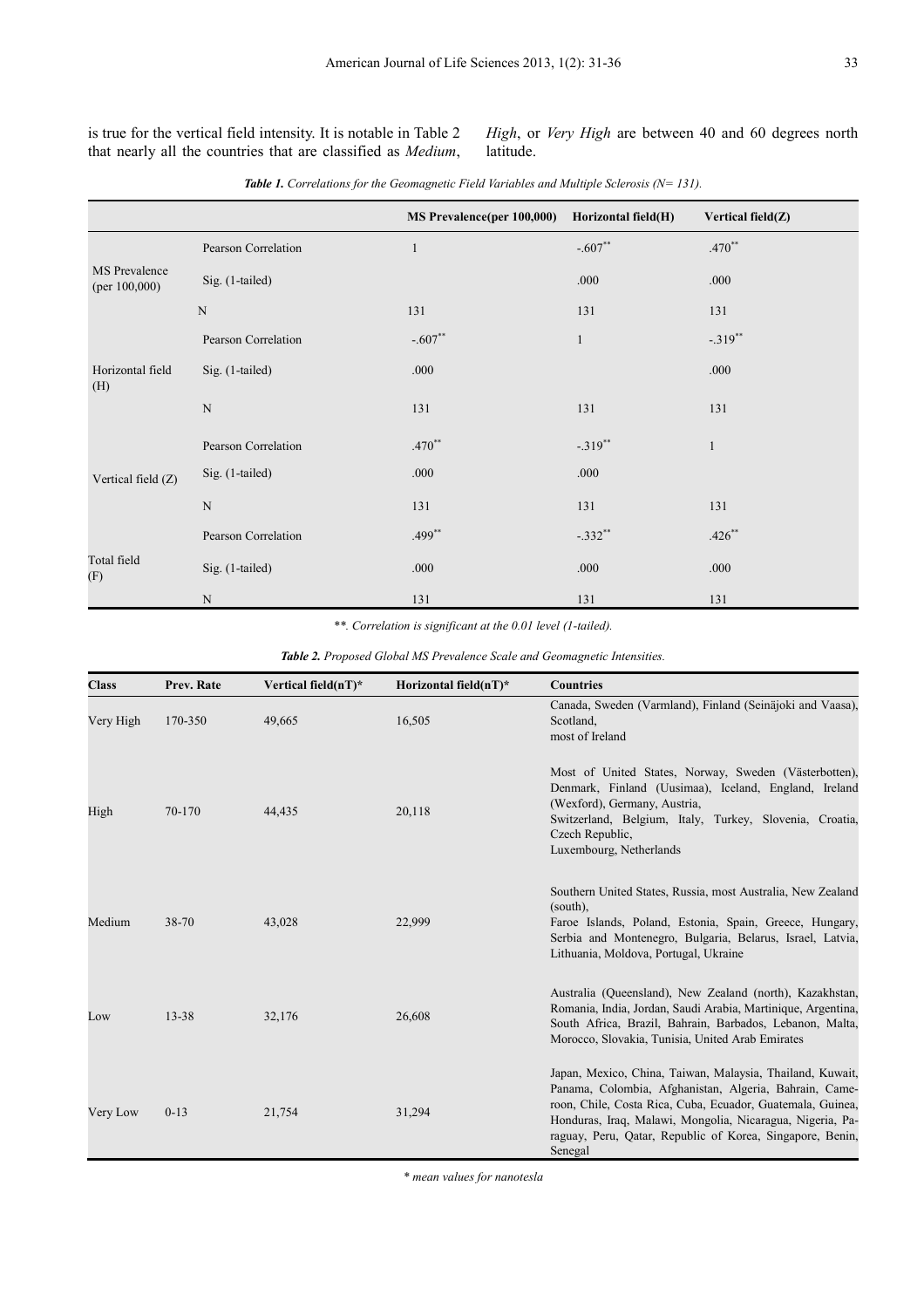

*Figure 2. World Map of MS Prevalence Hot Spots, Mean Center, Central Feature, and Standard Distance using 131 Geo-cases. From ESRI Arc GIS 9.3.1.* 

#### **4. Discussion**

The results show that both the horizontal and vertical components of the geomagnetic field are correlated to MS prevalence. The strongest relationship is between the horizontal field strength and MS prevalence  $(r = -.607, p < .01)$ . The multiple regression analyses found that the horizontal field strength was the strongest predictor of MS prevalence; accounting for over half of the effect on MS prevalence ( $\beta$ = -.509, p<.001). There are significant numbers of studies which have shown relationships between fluctuations in the geomagnetic field (Kp index) and disease (O'Connor and Persinger 1997; Breus, Pimenov et al. 2002; Takeda, Yanagie et al. 2003; Dimitrova, Stoilova et al. 2004; Stoupel, Kalediene et al. 2005; Berk, Dodd et al. 2006; Dimitrova, Stoilova et al. 2006; Stoupel 2006; Stoupel, Monselise et al. 2007). Some studies have found significant relationships between living in areas of a weak horizontal field and an increased prevalence of diseases such as cancer (Wesley 1960; Archer, Stoupel et al. 1978; Archer 1979).

Understanding the potential mechanism(s) which could explain the results of this study is challenging. While the strength of the correlation between the horizontal field strength and MS prevalence is not strong enough to begin to suggest causality, when taken together with other studies which have found relationships between living in a weak horizontal field and disease, it does warrant consideration of plausible mechanisms. As described previously, the geomagnetic field is important as it protects earth's inhabitants from harmful levels of ionizing radiation. The horizontal field has been said to have a strong influence on the latitudinal deposition of secondary particles of cosmic radiation. Research has shown that in areas of low horizontal intensity, there are increased levels of background, cosmic radiation (Archer 1979). Aplin, Harrison, and Bennett (2005), report that highest levels of ionization from cosmic rays is greatest at high latitudes. Usoskin et al. (2004), show a bimodal intensity of cosmic ray activity between approximately 30 and 60 degrees north and south latitude. Simpson (2000), describes how cosmic ray activity has a significant correlation with geomagnetic latitude.

Since cosmic radiation forms a small percentage of the earth's background radiation it is conceivable that living in areas of low horizontal field strength, leads to higher levels of background radiation. This form of ionizing radiation could have deleterious effects including the contribution to disease expression through free radical formation. One of the effects of exposure to ionizing radiation is the excessive production of free radicals such as superoxide anion (O2-) and the hydroxyl radical (OH-). In addition to increased production of free radicals, inflammatory cytokines such as TNF- $\alpha$  may be increased as result of exposure to radiation. Belka, Budach, Kortmann, and Bamberg (2001) reviewed the effects of ionizing radiation on the CNS. The authors suggest that exposing healthy cells such as oligodendrocytes to oncological treatment levels of radiation near these healthy cells can cause toxicity due to an increase in cytokines such as TNF- $\alpha$ .

It therefore seems plausible that living in areas of low horizontal geomagnetic strength, leads to an increased level of cosmic radiation, leading to increased production of free radicals and elevated levels of inflammatory cytokines such as TNF-α. It has been discussed that radiation exposure to oligodendrocytes (produce myelin) leads to high levels of TNF-α. This imbalance of cytokines and free radicals could ostensibly be the origin of the autoimmune process affecting the myelin sheath in people with MS. It stands to reason why in some cases of MS, patients respond favourably to treatments directed at correcting the cytokine imbalance (Miller, Shapiro et al. 1998; Miller, Khan et al. 2003) or free radical scavenging (antioxidants) through vitamin D supplementation (Gilgun-Sherki, Melamed et al. 2004; Singh, Sharad et al. 2004) and melatonin supplementation (Tan, Reiter et al. 2002; Reiter, Tan et al. 2007).

The results of our study do have some limitations. The use of previously published prevalence data meant that the diagnostic criteria used could not be controlled. This, in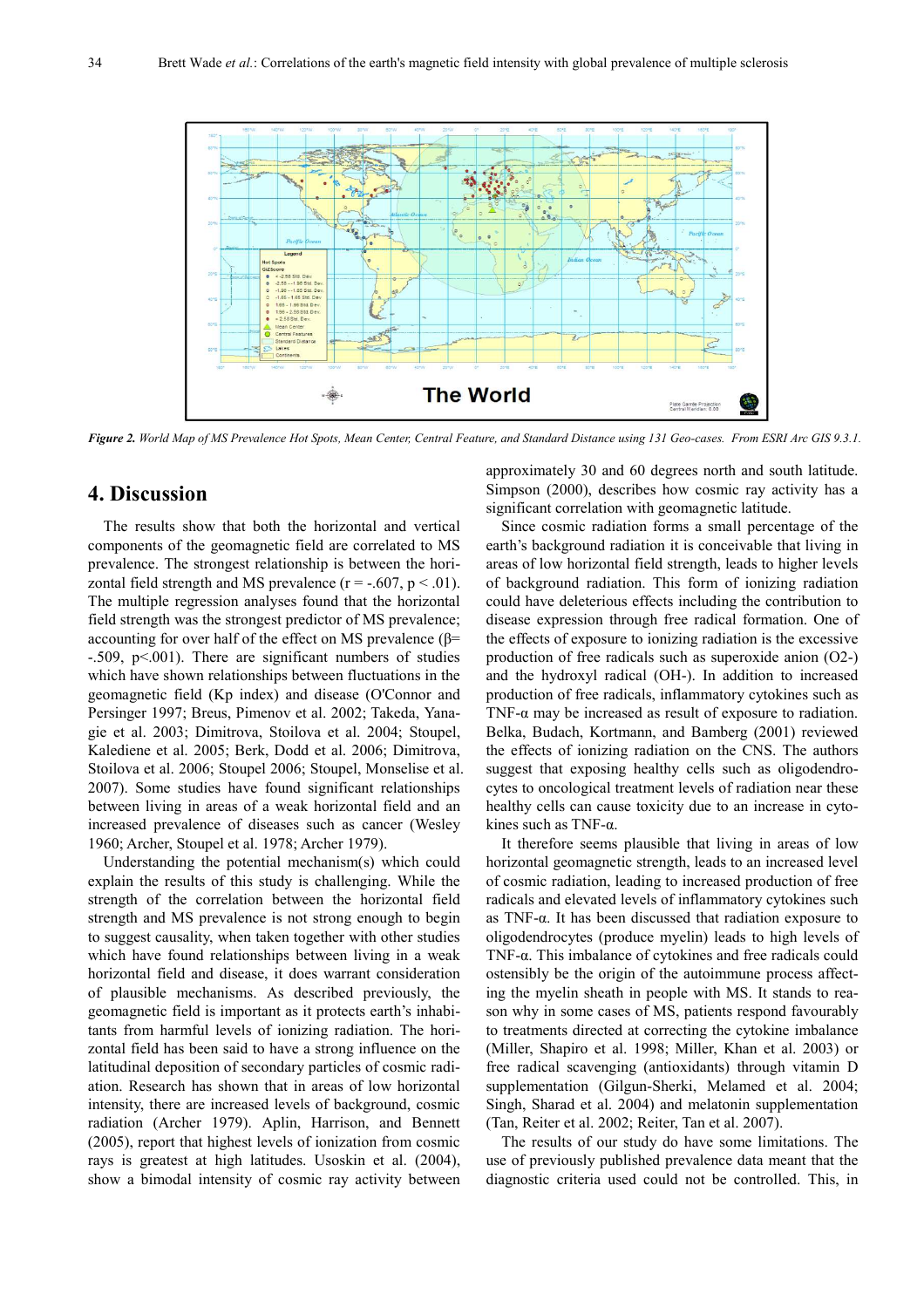addition to the fact that diagnosing MS can be particularly challenging makes the use of this type of data a threat to internal validity. It is also clear that the 131 prevalence studies do not represent an even global distribution of MS prevalence. Some countries such as those in Africa and from the former Soviet Union do not have published prevalence data for MS.

This research quantifies the global MS prevalence and provides an explanation for the high prevalence rates of MS between 40 and 60 degree northern latitude. The results of this research suggest the need for an expanded global MS prevalence scale. The original scale proposed by Kurtzke (1975) does not effectively capture the very high prevalence rates as shown in Table 2. We propose that, as shown in Table 2, the scales ranging from Very High to Very Low be considered for use in future global MS prevalence studies. Future studies should examine for correlations with neutron count and MS prevalence and examine for altitude as one of the potential variables.

## **References**

- [1] Aplin, K. L., R. G. Harrison, et al. (2005). "Effect of the troposphere on surface neutron counter measurements." Advances in Space Research 35(8): 1484-1491.
- [2] Archer, V. E. (1979). "Anencephalus, drinking water, geomagnetism and cosmic radiation." American Journal of Epidemiology 109(1): 88-97.
- [3] Archer, V. E., E. Stoupel, et al. (1978). Geomagnetism, Cancer, Weather and Cosmic Radiation. [Article], Health Physics March 1978;34(3):237-247.
- [4] Barlow, J. S. (1960). "Multiple sclerosis, geomagnetic latitudes, and cosmic rays." Transactions of the American Neurological Association 85: 189-191.
- [5] Belka, C., W. Budach, et al. (2001). "Radiation induced CNS toxicity – molecular and cellular mechanisms." British Journal of Cancer 85(9): 1233-1239.
- [6] Berk, M., S. Dodd, et al. (2006). "Do ambient electromagnetic fields affect behaviour? A demonstration of the relationship between geomagnetic storm activity and suicide." Bioelectromagnetics 27(2): 151-155.
- [7] Breus, T. K., K. Y. Pimenov, et al. (2002). "The biological effects of solar activity." Biomedicine & Pharmacotherapy 56(Suppl. 2): 273-283.
- [8] Campbell, W. H. (2003). Introduction to Geomagnetic Fields. Cambridge, UK, University Press.
- [9] Carlyle, I. P. (1997). "Multiple sclerosis: a geographical hypothesis." Medical Hypotheses 49(6): 477-486.
- [10] Coo, H. and K. J. Aronson (2004). "A systematic review of several potential non-genetic risk factors for multiple sclerosis." Neuroepidemiology 23(1-2): 1-12.
- [11] Dimitrova, S., I. Stoilova, et al. (2006). "Do ambient electromagnetic fields affect behaviour? A demonstration of the relationship between geomagnetic storm activity and suicide." Bioelectromagnetics 27(2): 151-155.
- [12] Dimitrova, S., I. Stoilova, et al. (2004). "Effect of Local and Global Geomagnetic Activity on Human Cardiovascular Homeostasis." Archives of Environmental Health 59(2): 84- 90.
- [13] Gilgun-Sherki, Y., E. Melamed, et al. (2004). "The role of oxidative stress in the pathogenesis of multiple sclerosis: The need for effective antioxidant therapy." Journal of Neurology 251(3): 261-268.
- [14] Green, A. and E. Waubant (2007). "Genetics and Epidemiology of Multiple Sclerosis " Multiple Sclerosis 13(5): 63- 85.
- [15] Kantarci, O. a. and D. b. Wingerchuk (2006). Epidemiology and natural history of multiple sclerosis: new insights. [Miscellaneous], Current Opinion in Neurology June 2006;19(3):248-254.
- [16] Kurtzke, J. F. (1975). "A reassessment of the distribution of multiple sclerosis. Part one." Acta Neurologica Scandinavica 51(2): 110-136.
- [17] Miller, A., S. Shapiro, et al. (1998). "Treatment of multiple sclerosis with Copolymer-1 (Copaxone®): implicating mechanisms of Th1 to Th2/Th3 immune-deviation." Journal of Neuroimmunology 92(1-2): 113-121.
- [18] Miller, D. H., O. A. Khan, et al. (2003). "A Controlled Trial of Natalizumab for Relapsing Multiple Sclerosis." New England Journal of Medicine 348(1): 15-23.
- [19] O'Connor, R. P. and M. A. Persinger (1997). "Geophysical variables and behavior: A strong association between sudden infant death syndrome and increments of global geomagnetic activity - possible support for the melatonin hypothesis." Perceptual & Motor Skills 84(2): 395-402.
- [20] Reiter, R. J., D.-X. Tan, et al. (2007). "Melatonin Defeats Neurally-Derived Free Radicals and Reduces the Associated Neuromorphological and Neurobehavioral Damage." Journal of Physiology and Pharmacology 58(Suppl 6): 5-22.
- [21] Resch, J. (1995). "[Geographic distribution of multiple sclerosis and comparison with geophysical values]." Sozial- und Praventivmedizin 40(3): 161-171.
- [22] Simpson, J. (2000). "The Cosmic Ray Nucleonic Component: The Invention and Scientific Uses of the Neutron Monitor – (Keynote Lecture)." Space Science Reviews 93(1): 11-32.
- [23] Singh, R. P., S. Sharad, et al. (2004). "Free Radicals and Oxidative Stress in Neurodegenerative Diseases: Relevance of Dietary Antioxidants." JIACM 5(3): 218-225.
- [24] Stoupel, E. (2006). "Cardiac arrhythmia and geomagnetic activity." Indian Pacing & Electrophysiology Journal 6(1): 49-53.
- [25] Stoupel, E., R. Kalediene, et al. (2005). "Suicide-Homicide Temporal Interrelationship, Links with Other Fatalities, and Environmental Physical Activity." 26(2): 85-89.
- [26] Stoupel, E., Y. Monselise, et al. (2007). "Geomagnetic field modulates artificial static magnetic field effect on arterial baroreflex and on microcirculation." International Journal of Biometeorology 51(4): 335-344.
- [27] Takeda, Y., H. Yanagie, et al. (2003). "Does the timing of surgery for breast cancer in relation to the menstrual cycle